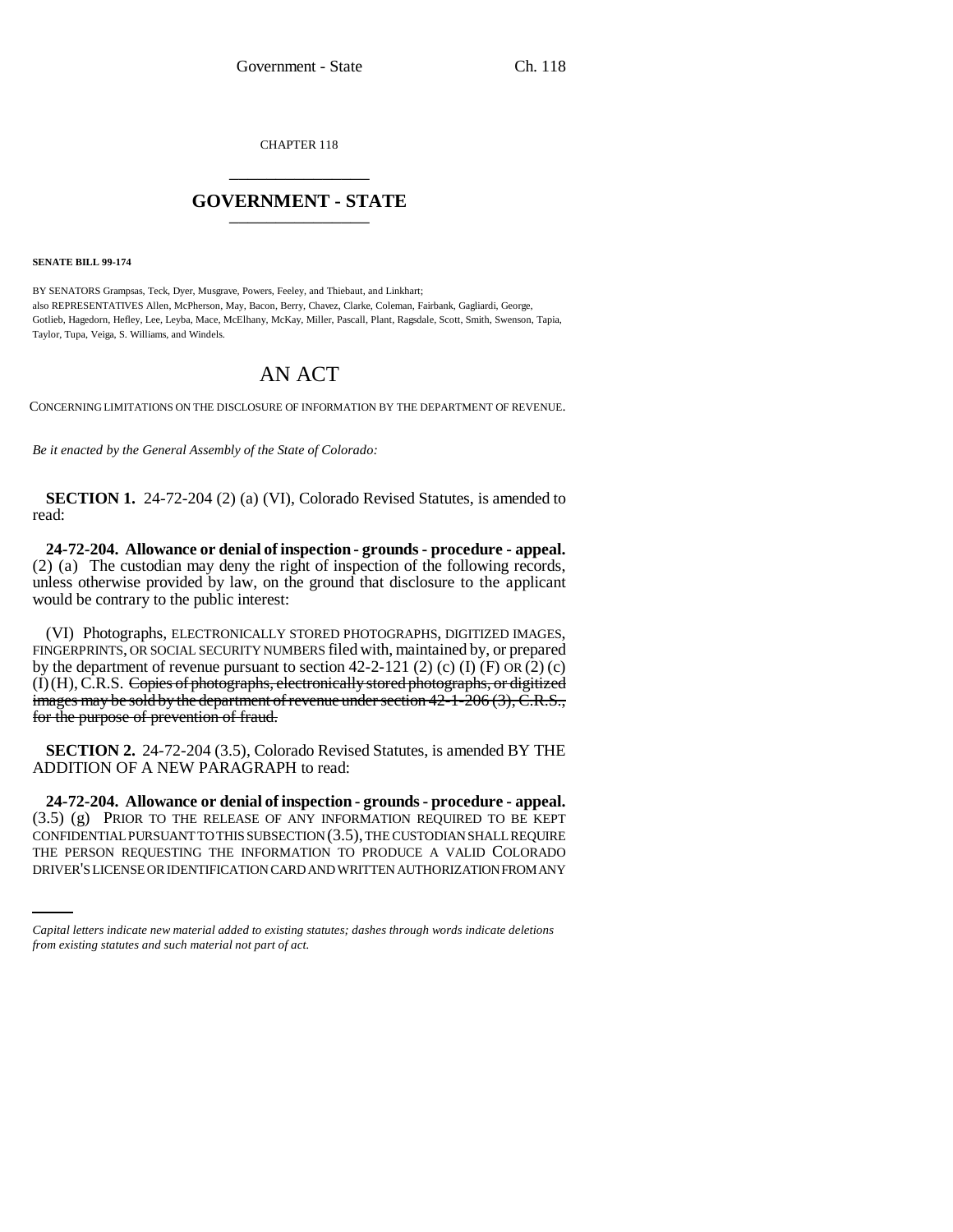## Ch. 118 Government - State

ENTITY AUTHORIZED TO RECEIVE INFORMATION UNDER THIS SUBSECTION (3.5). THE CUSTODIAN SHALL KEEP A RECORD OF THE REQUESTING PERSON'S NAME, ADDRESS, AND DATE OF BIRTH AND SHALL MAKE SUCH INFORMATION AVAILABLE TO THE INDIVIDUAL REQUESTING CONFIDENTIALITY UNDER THIS SUBSECTION (3.5) OR ANY PERSON AUTHORIZED BY SUCH INDIVIDUAL.

**SECTION 3.** 42-1-206 (3), Colorado Revised Statutes, is amended, and the said section 42-1-206 is further amended BY THE ADDITION OF A NEW SUBSECTION, to read:

**42-1-206.** Records open to inspection - furnishing of copies. (3)  $\left(\frac{a}{b}\right)$  Except as provided in paragraph (d) of this subsection  $(3)$ , the department may sell copies of photographs, electronically stored photographs, or digitized images that are recorded and maintained as required by section  $42-2-121$  (2) (c) (I) (F) if such items are to be used solely for the prevention of fraud, including, but not limited to, use in mechanisms intended to prevent the fraudulent use of credit cards, debit cards, checks, or other forms of financial transactions. The use of such photographs, electronically stored photographs, or digitized images obtained pursuant to this subsection  $(3)$  is limited to the verification of the identity of the holder of an account and may not be used for any other purpose.

(b) The department may sell copies of photographs, electronically stored photographs, or digitized images that are recorded and maintained by the department as required by section  $42-2-121(2)(c)(f)(F)$ , upon receipt of the following from an applicant:

(I) Proof of the identity of the applicant;

(II) A declaration, in such form as is required by the department, describing how the applicant will use such photographs, electronically stored photographs, or digitized images for the prevention of fraud; and

(III) Payment of a fee for the photographs, electronically stored photographs, or digitized images. The department shall establish a fee for providing copies of such photographs, electronically stored photographs, or digitized images and all fees collected pursuant to this subsection  $(3)$  shall be used to defray the costs of the department in providing such copies to applicants.

(c) The department may authorize an applicant to obtain copies of photographs, electronically stored photographs, or digitized images directly from a vendor. To obtain such items from a vendor, the applicant shall apply to the department and comply with the provisions of subparagraphs (I) and (II) of paragraph (b) of this subsection (3). If the application is approved by the department, the applicant shall pay the vendor directly for the cost of obtaining the photographs, electronically stored photographs, or digitized images.

(d) The department may not sell any photograph, electronically stored photograph, or digitized image of a person whose address is required to be kept confidential under section 24-72-204 (3.5), C.R.S.

(3.5) (a) THE DEPARTMENT SHALL NOT SELL, PERMIT THE SALE OF, OR OTHERWISE